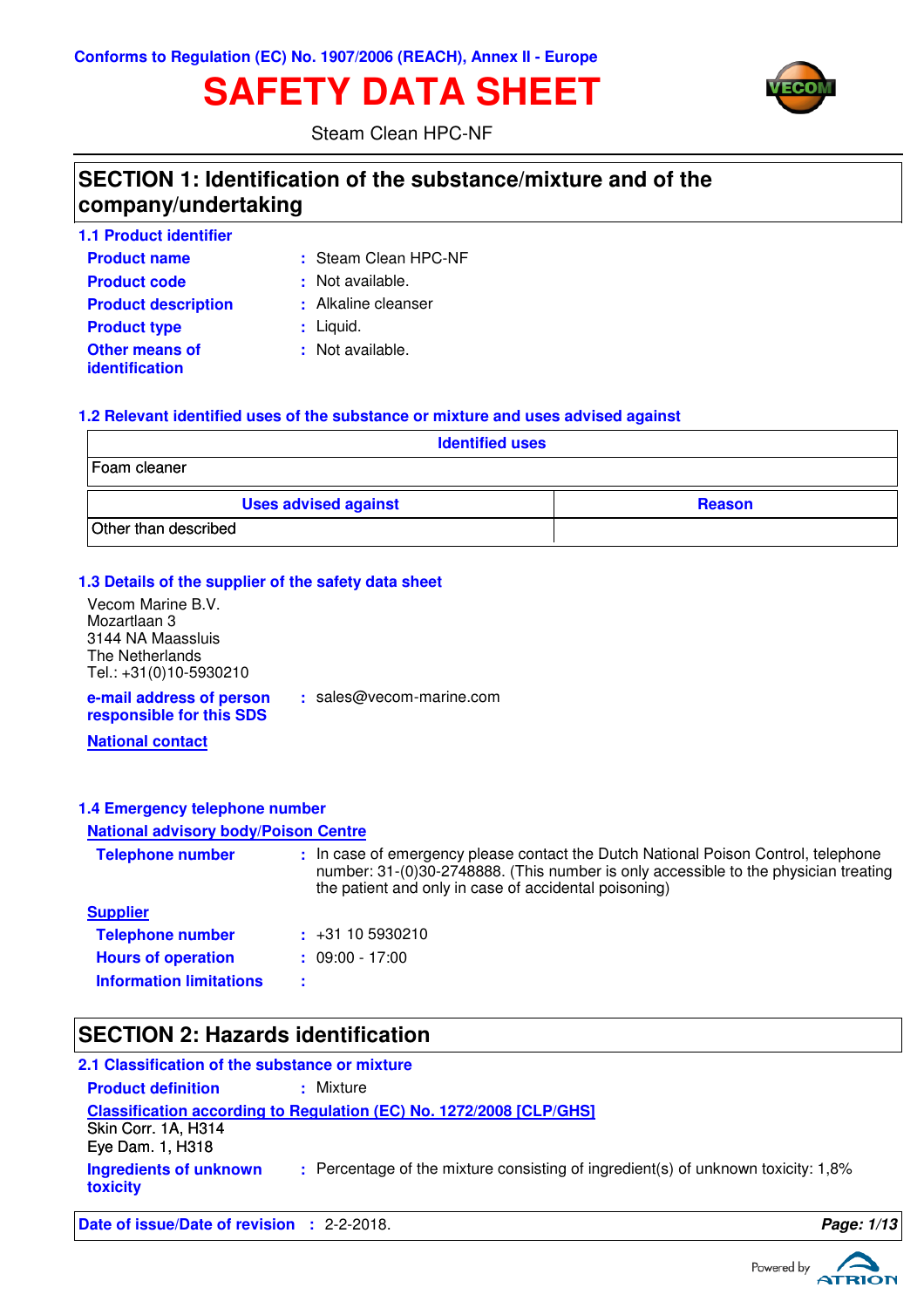### **SECTION 2: Hazards identification**

| <b>Classification according to Directive 1999/45/EC [DPD]</b>        |                                                                                                                                                                                                                                                                                                                                                                                                                                                                                                                                                                                                                                                         |
|----------------------------------------------------------------------|---------------------------------------------------------------------------------------------------------------------------------------------------------------------------------------------------------------------------------------------------------------------------------------------------------------------------------------------------------------------------------------------------------------------------------------------------------------------------------------------------------------------------------------------------------------------------------------------------------------------------------------------------------|
|                                                                      | The product is classified as dangerous according to Directive 1999/45/EC and its amendments.                                                                                                                                                                                                                                                                                                                                                                                                                                                                                                                                                            |
| <b>Classification</b>                                                | : Xi; R41, R38                                                                                                                                                                                                                                                                                                                                                                                                                                                                                                                                                                                                                                          |
| <b>Human health hazards</b>                                          | : Risk of serious damage to eyes. Irritating to skin.                                                                                                                                                                                                                                                                                                                                                                                                                                                                                                                                                                                                   |
|                                                                      | See Section 16 for the full text of the R phrases or H statements declared above.                                                                                                                                                                                                                                                                                                                                                                                                                                                                                                                                                                       |
|                                                                      | See Section 11 for more detailed information on health effects and symptoms.                                                                                                                                                                                                                                                                                                                                                                                                                                                                                                                                                                            |
|                                                                      |                                                                                                                                                                                                                                                                                                                                                                                                                                                                                                                                                                                                                                                         |
| <b>2.2 Label elements</b>                                            |                                                                                                                                                                                                                                                                                                                                                                                                                                                                                                                                                                                                                                                         |
| <b>Hazard pictograms</b>                                             |                                                                                                                                                                                                                                                                                                                                                                                                                                                                                                                                                                                                                                                         |
|                                                                      |                                                                                                                                                                                                                                                                                                                                                                                                                                                                                                                                                                                                                                                         |
|                                                                      |                                                                                                                                                                                                                                                                                                                                                                                                                                                                                                                                                                                                                                                         |
|                                                                      |                                                                                                                                                                                                                                                                                                                                                                                                                                                                                                                                                                                                                                                         |
| <b>Signal word</b>                                                   | : Danger                                                                                                                                                                                                                                                                                                                                                                                                                                                                                                                                                                                                                                                |
| <b>Hazard statements</b>                                             | : Causes severe skin burns and eye damage.                                                                                                                                                                                                                                                                                                                                                                                                                                                                                                                                                                                                              |
| <b>Precautionary statements</b>                                      |                                                                                                                                                                                                                                                                                                                                                                                                                                                                                                                                                                                                                                                         |
| <b>Prevention</b>                                                    | : Wear protective gloves/protective clothing/eye protection/face protection. Do not<br>breathe dust/fume/gas/mist/vapours/spray. Wash hands thoroughly after handling.                                                                                                                                                                                                                                                                                                                                                                                                                                                                                  |
| <b>Response</b>                                                      | : IF INHALED: Remove victim to fresh air and keep at rest in a position comfortable<br>for breathing. Immediately call a POISON CENTER or physician. IF SWALLOWED:<br>Rinse mouth. Do NOT induce vomiting. Immediately call a POISON CENTER or<br>physician. IF ON SKIN (or hair): Take off immediately all contaminated clothing.<br>Rinse skin with water or shower. Wash contaminated clothing before reuse.<br>Immediately call a POISON CENTER or physician. IF IN EYES: Rinse cautiously<br>with water for several minutes. Remove contact lenses, if present and easy to do.<br>Continue rinsing. Immediately call a POISON CENTER or physician. |
| <b>Storage</b>                                                       | : Store locked up.                                                                                                                                                                                                                                                                                                                                                                                                                                                                                                                                                                                                                                      |
| <b>Disposal</b>                                                      | : Not applicable.                                                                                                                                                                                                                                                                                                                                                                                                                                                                                                                                                                                                                                       |
| <b>Hazardous ingredients</b>                                         | Silicic acid, sodium salt<br>Isotridecanol, ethoxylated<br>sodium hydroxide                                                                                                                                                                                                                                                                                                                                                                                                                                                                                                                                                                             |
| <b>Supplemental label</b><br>elements                                | : Not applicable.                                                                                                                                                                                                                                                                                                                                                                                                                                                                                                                                                                                                                                       |
| <b>Special packaging requirements</b>                                |                                                                                                                                                                                                                                                                                                                                                                                                                                                                                                                                                                                                                                                         |
| <b>Containers to be fitted</b><br>with child-resistant<br>fastenings | : Not applicable.                                                                                                                                                                                                                                                                                                                                                                                                                                                                                                                                                                                                                                       |
| <b>Tactile warning of danger</b>                                     | : Not applicable.                                                                                                                                                                                                                                                                                                                                                                                                                                                                                                                                                                                                                                       |
|                                                                      |                                                                                                                                                                                                                                                                                                                                                                                                                                                                                                                                                                                                                                                         |
| 2.3 Other hazards                                                    |                                                                                                                                                                                                                                                                                                                                                                                                                                                                                                                                                                                                                                                         |
| Other hazards which do<br>not result in classification               | : Not available.                                                                                                                                                                                                                                                                                                                                                                                                                                                                                                                                                                                                                                        |
|                                                                      |                                                                                                                                                                                                                                                                                                                                                                                                                                                                                                                                                                                                                                                         |

### **SECTION 3: Composition/information on ingredients**

**Substance/mixture :** Mixture

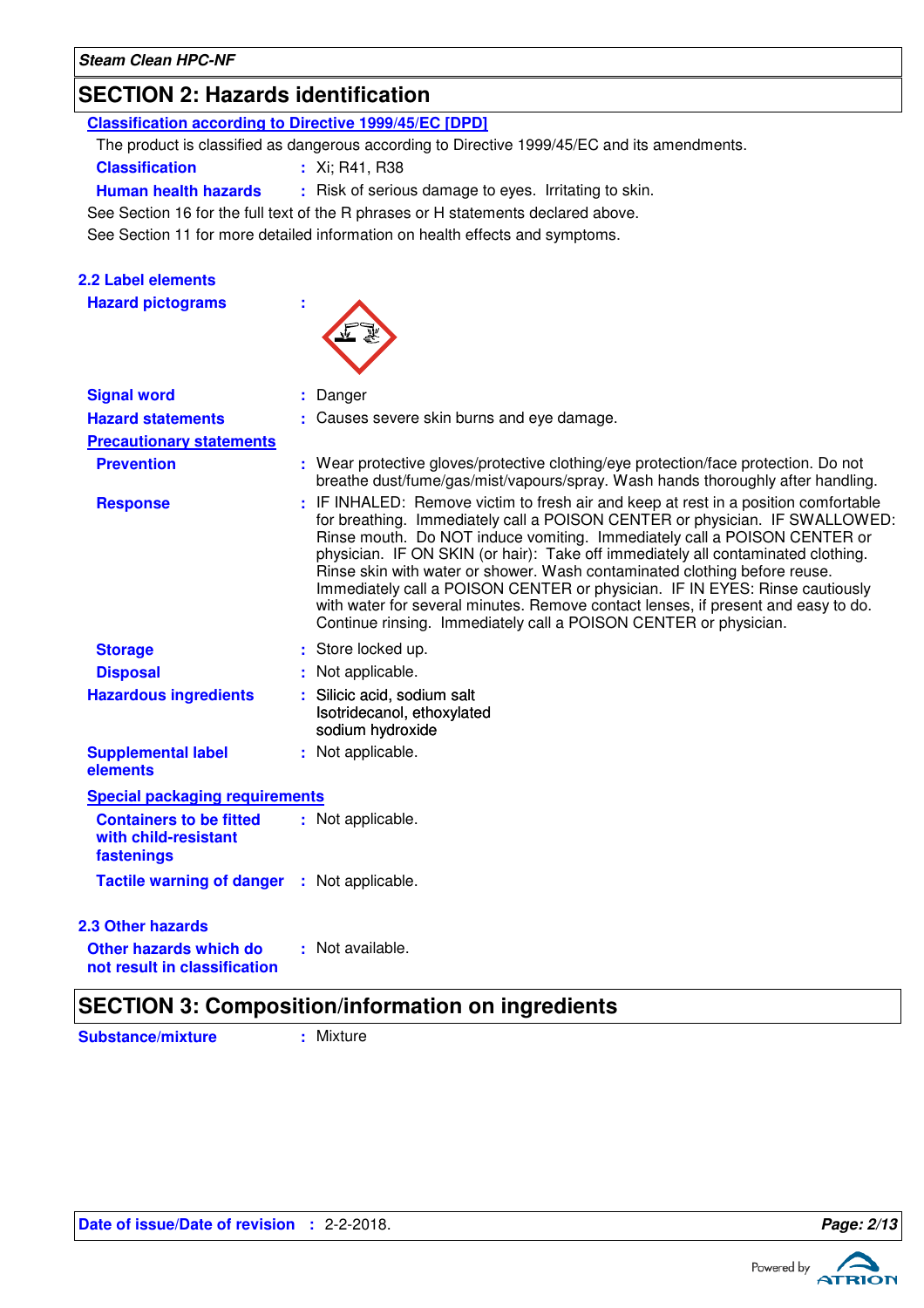### **SECTION 3: Composition/information on ingredients**

|                                                          |                                                                                                |                    | <b>Classification</b>                                                       |                                                                               |                  |
|----------------------------------------------------------|------------------------------------------------------------------------------------------------|--------------------|-----------------------------------------------------------------------------|-------------------------------------------------------------------------------|------------------|
| <b>Product/ingredient</b><br>name                        | <b>Identifiers</b>                                                                             | $\frac{9}{6}$      | 67/548/EEC                                                                  | <b>Regulation (EC) No.</b><br>1272/2008 [CLP]                                 | <b>Type</b>      |
| Silicic acid, sodium salt   EC: 215-687-4                | CAS: 1344-09-8                                                                                 | $1-5$              | Xi; R36/38                                                                  | Skin Irrit. 2, H315<br>Eye Irrit. 2, H319<br>Aquatic Acute 1, H400            | $[1]$            |
| Isotridecanol,<br>ethoxylated<br>sodium hydroxide        | EC: 500-027-2<br>CAS: 9043-30-5<br><b>REACH #: 01-</b>                                         | $1 - 3$<br>$0,5-2$ | Xn; R22<br>Xi; R41<br>C; R35                                                | Acute Tox. 4, H302<br>Eye Dam. 1, H318<br>Met. Corr. 1, H290                  | $[1]$<br>[1] [2] |
|                                                          | 2119457892-27<br>EC: 215-185-5<br>CAS: 1310-73-2<br>Index: 011-002-00-6                        |                    |                                                                             | Skin Corr. 1A, H314<br>Eye Dam. 1, H318                                       |                  |
| D-Glucopyranose,<br>oligomers, decyl octyl<br>glycosides | EC: 500-220-1<br>CAS: 68515-73-1                                                               | $1 - 5$            | Xi; R41                                                                     | Eye Dam. 1, H318                                                              | $[1]$            |
| trisodium<br>nitrilotriacetate                           | <b>REACH #: 01-</b><br>2119519239-36<br>EC: 225-768-6<br>CAS: 5064-31-3<br>Index: 607-620-00-6 | $1 - 3$            | Carc. Cat. 3; R40<br>Xn; R22<br>Xi; R36                                     | Acute Tox. 4, H302<br>Eye Irrit. 2, H319<br>Carc. 2, H351                     | $[1]$            |
|                                                          |                                                                                                |                    | See Section 16 for<br>the full text of the R-<br>phrases declared<br>above. | See Section 16 for the<br>full text of the H<br>statements declared<br>above. |                  |

There are no additional ingredients present which, within the current knowledge of the supplier and in the concentrations applicable, are classified as hazardous to health or the environment, are PBTs or vPvBs or have been assigned a workplace exposure limit and hence require reporting in this section.

Type

[1] Substance classified with a health or environmental hazard

[2] Substance with a workplace exposure limit

[3] Substance meets the criteria for PBT according to Regulation (EC) No. 1907/2006, Annex XIII

[4] Substance meets the criteria for vPvB according to Regulation (EC) No. 1907/2006, Annex XIII

Occupational exposure limits, if available, are listed in Section 8.

### **SECTION 4: First aid measures**

#### **4.1 Description of first aid measures**

| <b>General</b>                    | : In all cases of doubt, or when symptoms persist, seek medical attention. Never give<br>anything by mouth to an unconscious person. If unconscious, place in recovery<br>position and seek medical advice.                                                                                                                                                                                                     |
|-----------------------------------|-----------------------------------------------------------------------------------------------------------------------------------------------------------------------------------------------------------------------------------------------------------------------------------------------------------------------------------------------------------------------------------------------------------------|
| <b>Eye contact</b>                | : Check for and remove any contact lenses. Immediately flush eyes with running water<br>for at least 15 minutes, keeping eyelids open. Seek immediate medical attention.                                                                                                                                                                                                                                        |
| <b>Inhalation</b>                 | : Remove to fresh air. Keep person warm and at rest. If not breathing, if breathing is<br>irregular or if respiratory arrest occurs, provide artificial respiration or oxygen by<br>trained personnel.                                                                                                                                                                                                          |
| <b>Skin contact</b>               | : Remove contaminated clothing and shoes. Wash skin thoroughly with soap and<br>water or use recognised skin cleanser. Do NOT use solvents or thinners.                                                                                                                                                                                                                                                         |
| <b>Ingestion</b>                  | : If swallowed, seek medical advice immediately and show the container or label.<br>Keep person warm and at rest. Do not induce vomiting.                                                                                                                                                                                                                                                                       |
| <b>Protection of first-aiders</b> | : No action shall be taken involving any personal risk or without suitable training. If it<br>is suspected that fumes are still present, the rescuer should wear an appropriate<br>mask or self-contained breathing apparatus. It may be dangerous to the person<br>providing aid to give mouth-to-mouth resuscitation. Wash contaminated clothing<br>thoroughly with water before removing it, or wear gloves. |

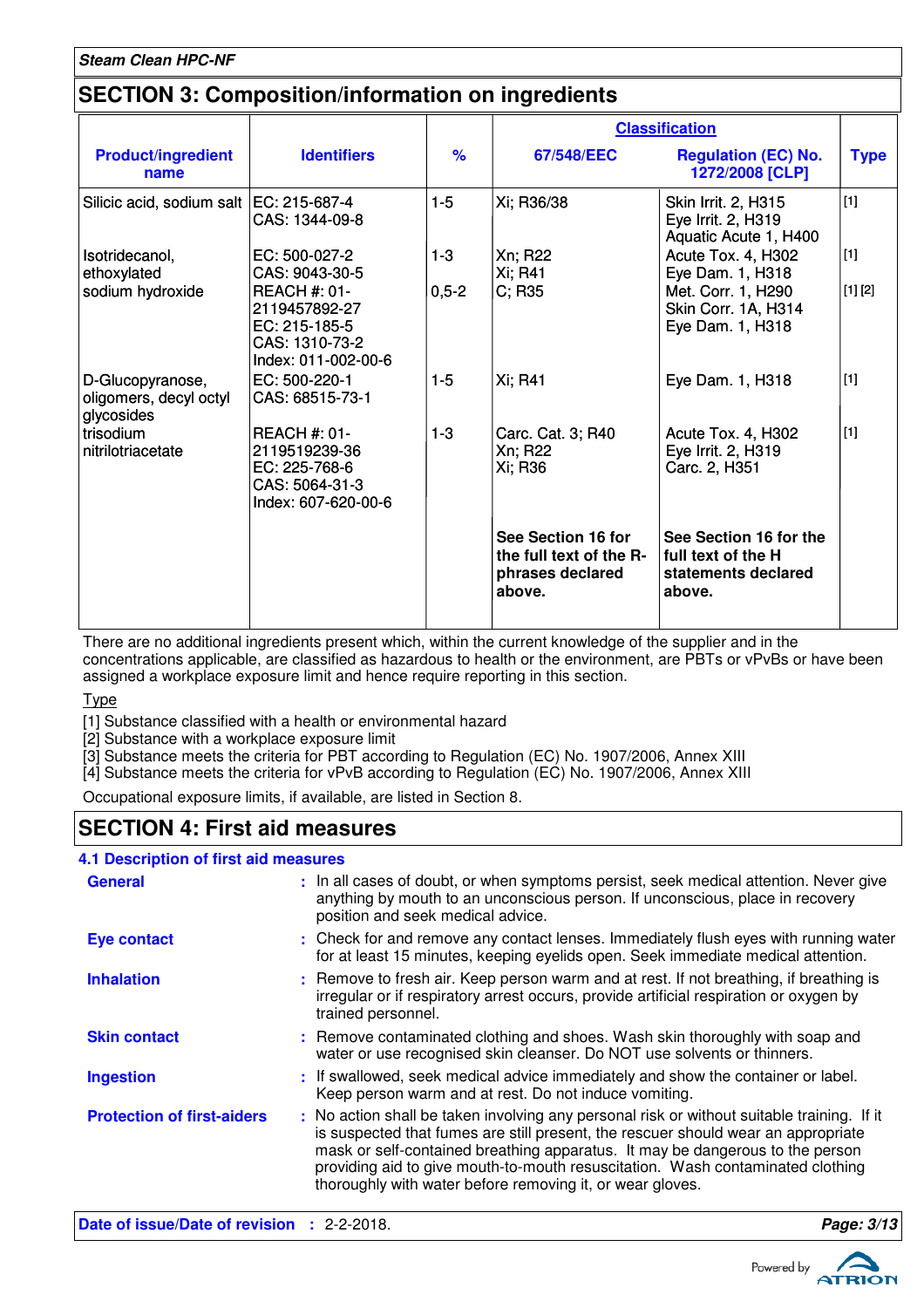### **SECTION 4: First aid measures**

#### **4.2 Most important symptoms and effects, both acute and delayed**

There are no data available on the preparation itself. The preparation has been assessed following the conventional method of the Dangerous Preparations Directive 1999/45/EC and classified for toxicological hazards accordingly. See sections 3 and 15 for details.

Exposure to component solvent vapour concentrations in excess of the stated occupational exposure limit may result in adverse health effects such as mucous membrane and respiratory system irritation and adverse effects on the kidneys, liver and central nervous system. Symptoms and signs include headache, dizziness, fatigue, muscular weakness, drowsiness and, in extreme cases, loss of consciousness.

Solvents may cause some of the above effects by absorption through the skin. Repeated or prolonged contact with the preparation may cause removal of natural fat from the skin, resulting in non-allergic contact dermatitis and absorption through the skin.

If splashed in the eyes, the liquid may cause irritation and reversible damage.

Ingestion may cause nausea, diarrhea and vomiting.

This takes into account, where known, delayed and immediate effects and also chronic effects of components from short-term and long-term exposure by oral, inhalation and dermal routes of exposure and eye contact.

#### **4.3 Indication of any immediate medical attention and special treatment needed**

| <b>Notes to physician</b>  | : In case of inhalation of decomposition products in a fire, symptoms may be delayed.<br>The exposed person may need to be kept under medical surveillance for 48 hours. |
|----------------------------|--------------------------------------------------------------------------------------------------------------------------------------------------------------------------|
| <b>Specific treatments</b> | : No specific treatment.                                                                                                                                                 |

See toxicological information (Section 11)

### **SECTION 5: Firefighting measures**

| 5.1 Extinguishing media                                   |                                                                                                                              |
|-----------------------------------------------------------|------------------------------------------------------------------------------------------------------------------------------|
| <b>Suitable extinguishing</b><br>media                    | $:$ Recommended: alcohol-resistant foam, $CO2$ , powders, water spray.                                                       |
| <b>Unsuitable extinguishing</b><br>media                  | : Do not use water jet.                                                                                                      |
| 5.2 Special hazards arising from the substance or mixture |                                                                                                                              |
| <b>Hazards from the</b><br>substance or mixture           | : Fire will produce dense black smoke. Exposure to decomposition products may<br>cause a health hazard.                      |
| <b>Hazardous thermal</b><br>decomposition products        | : Decomposition products may include the following materials: carbon monoxide,<br>carbon dioxide, smoke, oxides of nitrogen. |
| <b>5.3 Advice for firefighters</b>                        |                                                                                                                              |
| <b>Special protective actions</b><br>for fire-fighters    | : Cool closed containers exposed to fire with water. Do not release runoff from fire to<br>drains or watercourses.           |
| <b>Special protective</b><br>equipment for fire-fighters  | : Appropriate breathing apparatus may be required.                                                                           |

### **SECTION 6: Accidental release measures**

|                                | 6.1 Personal precautions, protective equipment and emergency procedures                                                                                                                                                                    |
|--------------------------------|--------------------------------------------------------------------------------------------------------------------------------------------------------------------------------------------------------------------------------------------|
| For non-emergency<br>personnel | : Exclude sources of ignition and ventilate the area. Avoid breathing vapour or mist.<br>Refer to protective measures listed in sections 7 and 8.                                                                                          |
|                                | For emergency responders : If specialised clothing is required to deal with the spillage, take note of any<br>information in Section 8 on suitable and unsuitable materials. See also the<br>information in "For non-emergency personnel". |

**Date of issue/Date of revision :** 2-2-2018. **Page: 4/13 Page: 4/13** 

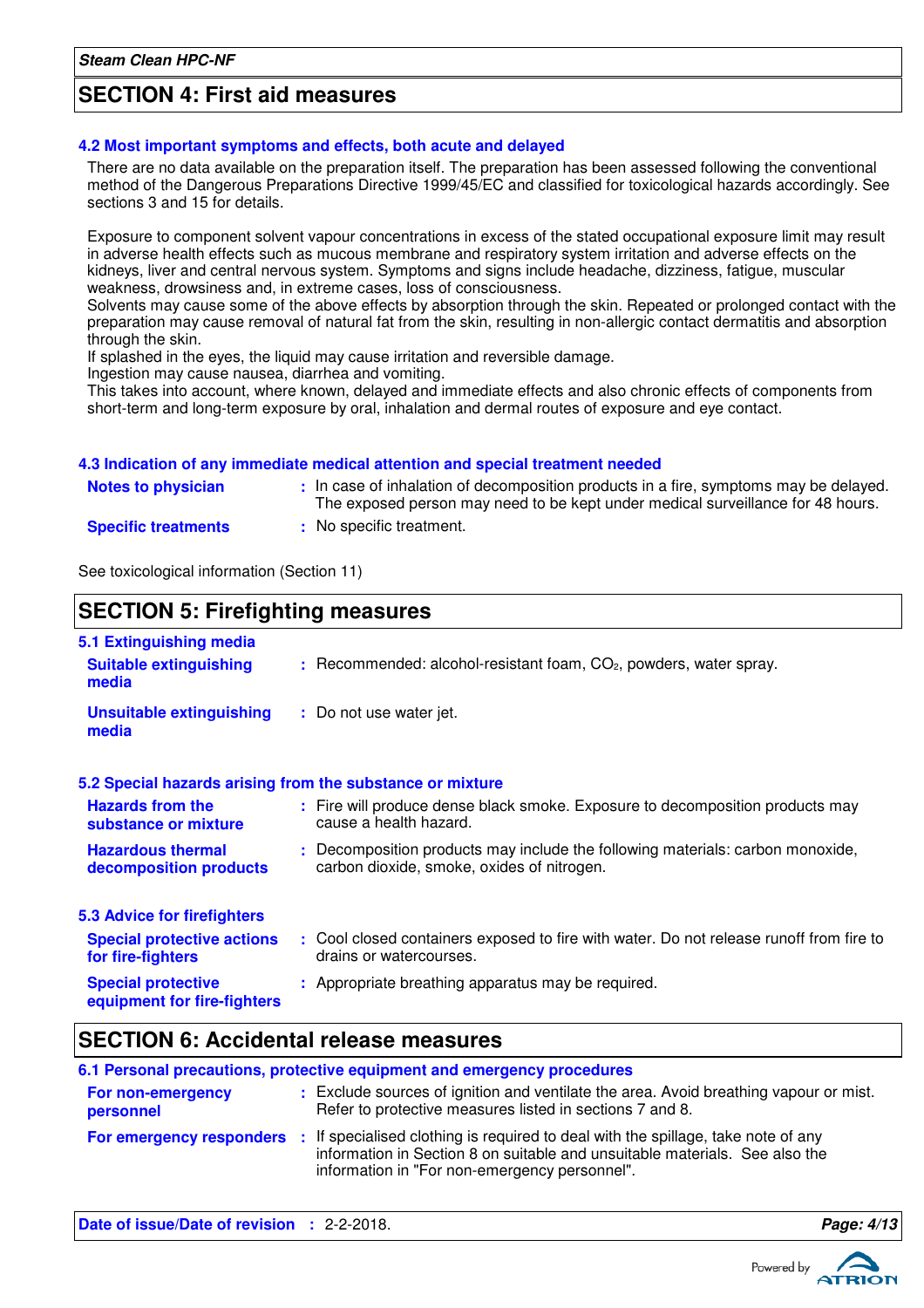### **SECTION 6: Accidental release measures**

| : Do not allow to enter drains or watercourses. If the product contaminates lakes,<br>rivers, or sewers, inform the appropriate authorities in accordance with local<br>regulations.                                                                                               |
|------------------------------------------------------------------------------------------------------------------------------------------------------------------------------------------------------------------------------------------------------------------------------------|
| : Contain and collect spillage with non-combustible, absorbent material e.g. sand,<br>earth, vermiculite or diatomaceous earth and place in container for disposal<br>according to local regulations (see section 13). Preferably clean with a detergent.<br>Avoid using solvents. |
| : See Section 1 for emergency contact information.<br>See Section 8 for information on appropriate personal protective equipment.<br>See Section 13 for additional waste treatment information.                                                                                    |
|                                                                                                                                                                                                                                                                                    |

### **SECTION 7: Handling and storage**

The information in this section contains generic advice and guidance. The list of Identified Uses in Section 1 should be consulted for any available use-specific information provided in the Exposure Scenario(s).

| <b>7.1 Precautions for safe</b><br>handling                                                                     | Prevent the creation of flammable or explosive concentrations of vapours in air and<br>avoid vapour concentrations higher than the occupational exposure limits.<br>In addition, the product should only be used in areas from which all naked lights and<br>other sources of ignition have been excluded. Electrical equipment should be<br>protected to the appropriate standard.<br>To dissipate static electricity during transfer, earth drum and connect to receiving<br>container with bonding strap. Operators should wear antistatic footwear and clothing<br>and floors should be of the conducting type.<br>Keep away from heat, sparks and flame. No sparking tools should be used.<br>Avoid contact with skin and eyes. Avoid the inhalation of dust, particulates, spray or<br>mist arising from the application of this preparation. Avoid inhalation of dust from<br>sanding.<br>Eating, drinking and smoking should be prohibited in areas where this material is<br>handled, stored and processed.<br>Put on appropriate personal protective equipment (see Section 8).<br>Never use pressure to empty. Container is not a pressure vessel.<br>Always keep in containers made from the same material as the original one.<br>Comply with the health and safety at work laws.<br>Information on fire and explosion protection<br>Vapours are heavier than air and may spread along floors. Vapours may form<br>explosive mixtures with air. |
|-----------------------------------------------------------------------------------------------------------------|--------------------------------------------------------------------------------------------------------------------------------------------------------------------------------------------------------------------------------------------------------------------------------------------------------------------------------------------------------------------------------------------------------------------------------------------------------------------------------------------------------------------------------------------------------------------------------------------------------------------------------------------------------------------------------------------------------------------------------------------------------------------------------------------------------------------------------------------------------------------------------------------------------------------------------------------------------------------------------------------------------------------------------------------------------------------------------------------------------------------------------------------------------------------------------------------------------------------------------------------------------------------------------------------------------------------------------------------------------------------------------------------------------------------------------------------------------------|
| <b>7.2 Conditions for safe</b><br>storage, including any<br>incompatibilities                                   | : Store in accordance with local regulations.<br>Notes on joint storage<br>Keep away from: oxidising agents, strong alkalis, strong acids.<br>Additional information on storage conditions<br>Observe label precautions. Store in a dry, cool and well-ventilated area. Keep away<br>from heat and direct sunlight. Keep away from sources of ignition. No smoking.<br>Prevent unauthorised access. Containers that have been opened must be carefully<br>resealed and kept upright to prevent leakage.                                                                                                                                                                                                                                                                                                                                                                                                                                                                                                                                                                                                                                                                                                                                                                                                                                                                                                                                                      |
| 7.3 Specific end use(s)<br><b>Recommendations</b>                                                               | : Not available.                                                                                                                                                                                                                                                                                                                                                                                                                                                                                                                                                                                                                                                                                                                                                                                                                                                                                                                                                                                                                                                                                                                                                                                                                                                                                                                                                                                                                                             |
| the characteristic transfer and a state of the state of the state of the state of the state of the state of the | والماجا المربوط المحالية                                                                                                                                                                                                                                                                                                                                                                                                                                                                                                                                                                                                                                                                                                                                                                                                                                                                                                                                                                                                                                                                                                                                                                                                                                                                                                                                                                                                                                     |

**Industrial sector specific : solutions**

: Not available.

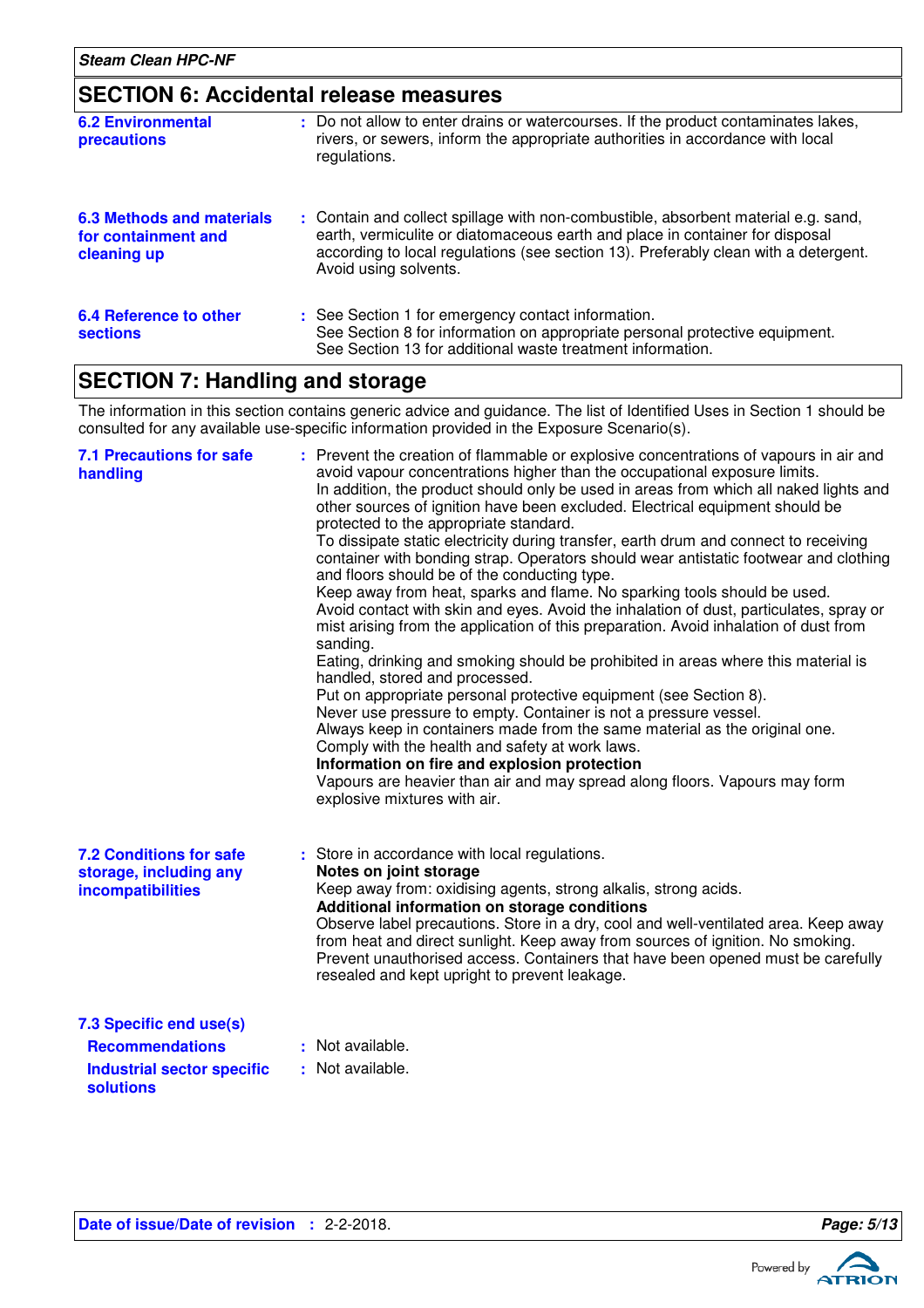### **SECTION 8: Exposure controls/personal protection**

The information in this section contains generic advice and guidance. The list of Identified Uses in Section 1 should be consulted for any available use-specific information provided in the Exposure Scenario(s).

#### **8.1 Control parameters**

**Occupational exposure limits**

| <b>Product/ingredient name</b>                     |             | <b>Exposure limit values</b>                                                                                                                                                                                                                                                                                                                                                                                                                                                                                  |  |  |
|----------------------------------------------------|-------------|---------------------------------------------------------------------------------------------------------------------------------------------------------------------------------------------------------------------------------------------------------------------------------------------------------------------------------------------------------------------------------------------------------------------------------------------------------------------------------------------------------------|--|--|
| sodium hydroxide                                   |             | <b>ACGIH TLV (United States, 6/2013).</b><br>C: $2 \text{ mg/m}^3$                                                                                                                                                                                                                                                                                                                                                                                                                                            |  |  |
| <b>Recommended monitoring</b><br>procedures        | substances. | : If this product contains ingredients with exposure limits, personal, workplace<br>atmosphere or biological monitoring may be required to determine the effectiveness<br>of the ventilation or other control measures and/or the necessity to use respiratory<br>protective equipment. Reference should be made to European Standard EN 689 for<br>methods for the assessment of exposure by inhalation to chemical agents and<br>national guidance documents for methods for the determination of hazardous |  |  |
| <b>Derived effect levels</b><br>No DELs available. |             |                                                                                                                                                                                                                                                                                                                                                                                                                                                                                                               |  |  |
| <b>Predicted effect concentrations</b>             |             |                                                                                                                                                                                                                                                                                                                                                                                                                                                                                                               |  |  |
| No PECs available.                                 |             |                                                                                                                                                                                                                                                                                                                                                                                                                                                                                                               |  |  |
|                                                    |             |                                                                                                                                                                                                                                                                                                                                                                                                                                                                                                               |  |  |
| <b>8.2 Exposure controls</b>                       |             |                                                                                                                                                                                                                                                                                                                                                                                                                                                                                                               |  |  |
| <b>Appropriate engineering</b><br>controls         |             | : Provide adequate ventilation. Where reasonably practicable, this should be achieved<br>by the use of local exhaust ventilation and good general extraction. If these are not<br>sufficient to maintain concentrations of particulates and solvent vapours below the<br>OEL, suitable respiratory protection must be worn.                                                                                                                                                                                   |  |  |
| <b>Individual protection measures</b>              |             |                                                                                                                                                                                                                                                                                                                                                                                                                                                                                                               |  |  |
| <b>Hygiene measures</b>                            |             | : Wash hands, forearms and face thoroughly after handling chemical products, before<br>eating, smoking and using the lavatory and at the end of the working period.<br>Appropriate techniques should be used to remove potentially contaminated clothing.<br>Wash contaminated clothing before reusing. Ensure that eyewash stations and<br>safety showers are close to the workstation location.                                                                                                             |  |  |
| <b>Eye/face protection</b>                         |             | : Wear safety glasses with side protection in accordance with EN 166.                                                                                                                                                                                                                                                                                                                                                                                                                                         |  |  |
| <b>Skin protection</b>                             |             |                                                                                                                                                                                                                                                                                                                                                                                                                                                                                                               |  |  |
| <b>Hand protection</b>                             |             | : Barrier creams may help to protect the exposed areas of the skin but should not be<br>applied once exposure has occurred.                                                                                                                                                                                                                                                                                                                                                                                   |  |  |
| <b>Gloves</b>                                      | rubber      | : Wear suitable gloves tested to EN374. The quality of the chemical-resistant<br>protective gloves must be chosen as a function of the specific workplace<br>concentrations and quantity of hazardous substances. Wear protective gloves: nitrile                                                                                                                                                                                                                                                             |  |  |
|                                                    |             | The recommendation for the type or types of glove to use when handling this product<br>is based on information from the following source:                                                                                                                                                                                                                                                                                                                                                                     |  |  |
|                                                    |             | The user must check that the final choice of type of glove selected for handling this<br>product is the most appropriate and takes into account the particular conditions of<br>use, as included in the user's risk assessment.                                                                                                                                                                                                                                                                               |  |  |
| <b>Body protection</b>                             |             | : Personnel should wear antistatic clothing made of natural fibres or of high-<br>temperature-resistant synthetic fibres.                                                                                                                                                                                                                                                                                                                                                                                     |  |  |
| <b>Other skin protection</b>                       |             | : Appropriate footwear and any additional skin protection measures should be<br>selected based on the task being performed and the risks involved and should be<br>approved by a specialist before handling this product.                                                                                                                                                                                                                                                                                     |  |  |
| <b>Respiratory protection</b>                      |             | : If workers are exposed to concentrations above the exposure limit, they must use<br>appropriate, certified respirators.                                                                                                                                                                                                                                                                                                                                                                                     |  |  |

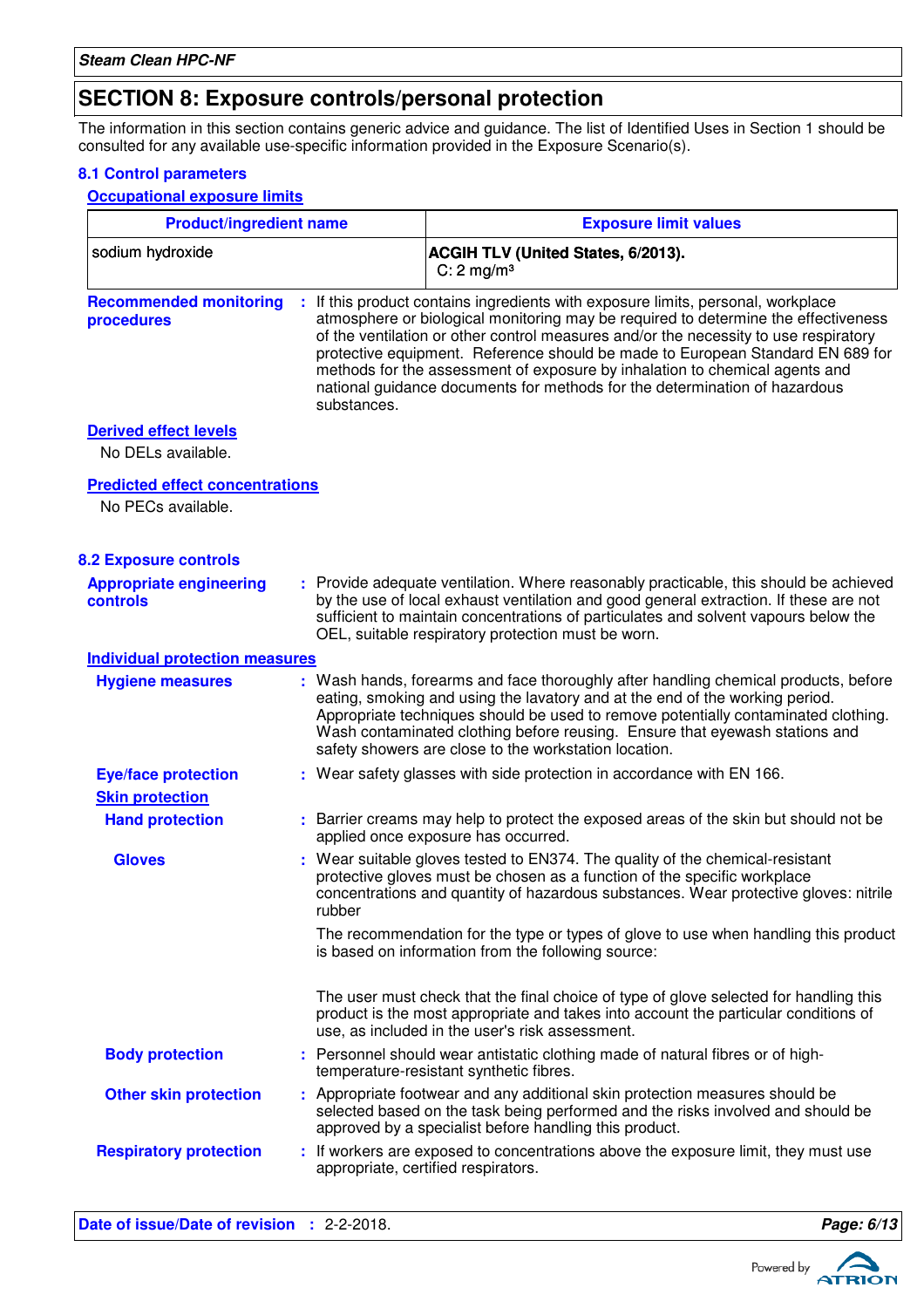### **SECTION 8: Exposure controls/personal protection**

**Environmental exposure** : Do not allow to enter drains or watercourses. **controls**

### **SECTION 9: Physical and chemical properties**

| <b>Appearance</b>                                      |    |                                                                      |
|--------------------------------------------------------|----|----------------------------------------------------------------------|
| <b>Physical state</b>                                  |    | : Liquid.                                                            |
| <b>Colour</b>                                          |    | Yellow. [Light]                                                      |
| <b>Odour</b>                                           |    | : Bland.                                                             |
| <b>Odour threshold</b>                                 |    | Not available.                                                       |
| pH                                                     |    | : 13                                                                 |
| <b>Melting point/freezing point</b>                    |    | Not available.                                                       |
| Initial boiling point and boiling<br>range             |    | : Not available.                                                     |
| <b>Flash point</b>                                     |    | Closed cup: Not applicable. [Product does not sustain combustion.]   |
| <b>Evaporation rate</b>                                |    | Not available.                                                       |
| <b>Flammability (solid, gas)</b>                       | ÷. | Not available.                                                       |
| <b>Burning time</b>                                    |    | Not applicable.                                                      |
| <b>Burning rate</b>                                    |    | Not applicable.                                                      |
| <b>Upper/lower flammability or</b><br>explosive limits |    | : Not available.                                                     |
| <b>Vapour pressure</b>                                 |    | : Not available.                                                     |
| <b>Vapour density</b>                                  |    | Not available.                                                       |
| <b>Relative density</b>                                | t. | 1,06 to 1,08                                                         |
| <b>Solubility(ies)</b>                                 |    | Easily soluble in the following materials: cold water and hot water. |
| <b>Partition coefficient: n-</b><br>octanol/water      |    | Not applicable.                                                      |
| <b>Auto-ignition temperature</b>                       | ÷  | Not applicable.                                                      |
| <b>Decomposition temperature</b>                       |    | Not available.                                                       |
| <b>Viscosity</b>                                       |    | Not available.                                                       |
| <b>Explosive properties</b>                            |    | Not available.                                                       |
| <b>Oxidising properties</b>                            |    | : Not available.                                                     |

### **9.2 Other information**

No additional information.

| <b>SECTION 10: Stability and reactivity</b> |                                                                                                                                     |            |  |  |
|---------------------------------------------|-------------------------------------------------------------------------------------------------------------------------------------|------------|--|--|
| <b>10.1 Reactivity</b>                      | : No specific test data related to reactivity available for this product or its ingredients.                                        |            |  |  |
| <b>10.2 Chemical stability</b>              | : Stable under recommended storage and handling conditions (see section 7).                                                         |            |  |  |
| 10.3 Possibility of<br>hazardous reactions  | : Under normal conditions of storage and use, hazardous reactions will not occur.                                                   |            |  |  |
| <b>10.4 Conditions to avoid</b>             | : When exposed to high temperatures may produce hazardous decomposition<br>products.                                                |            |  |  |
| 10.5 Incompatible materials                 | : Keep away from the following materials to prevent strong exothermic reactions:<br>oxidising agents, strong alkalis, strong acids. |            |  |  |
| Date of issue/Date of revision : 2-2-2018.  |                                                                                                                                     | Page: 7/13 |  |  |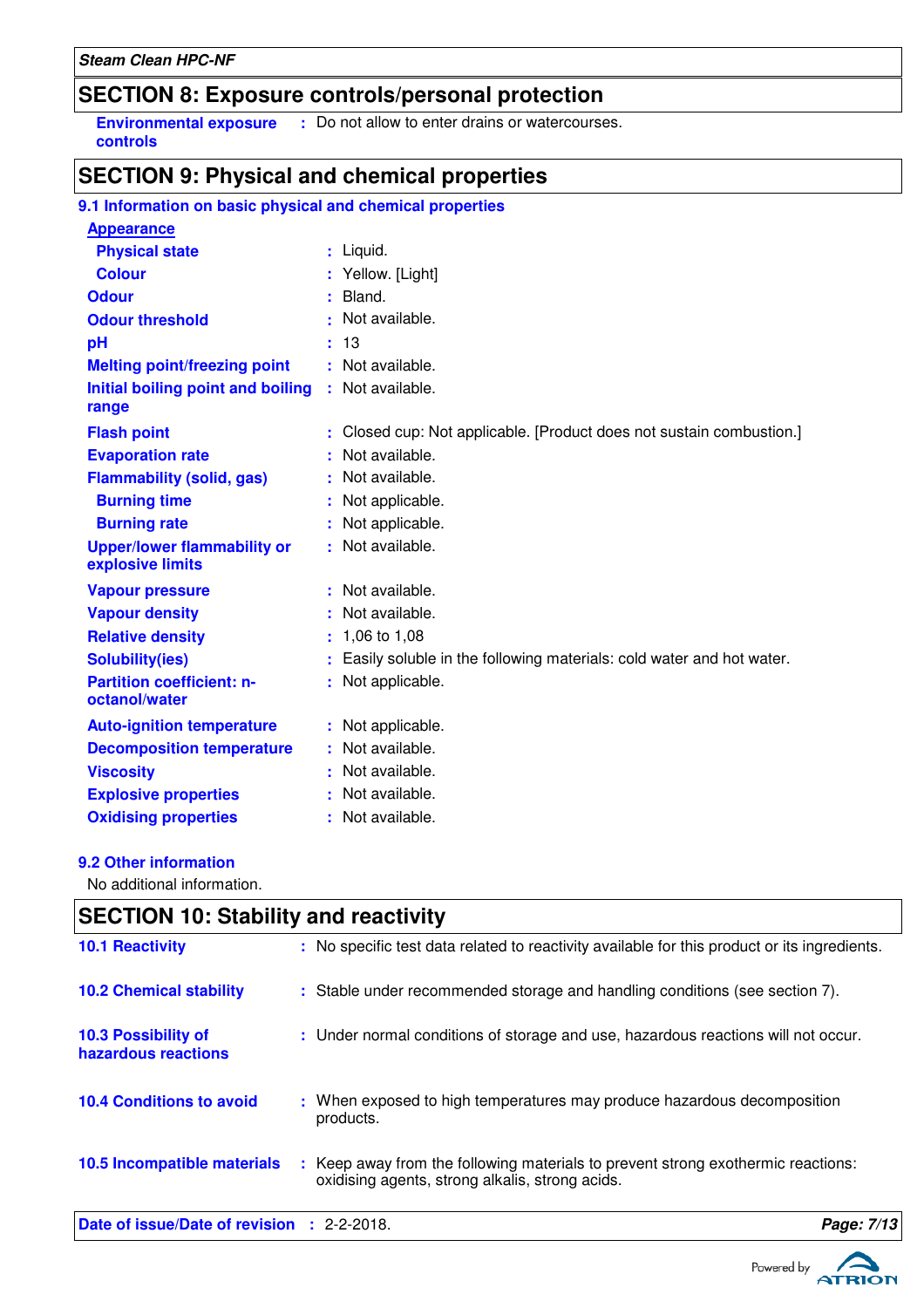### **SECTION 10: Stability and reactivity**

#### **10.6 Hazardous decomposition products**

**:** Under normal conditions of storage and use, hazardous decomposition products should not be produced.

### **SECTION 11: Toxicological information**

#### **11.1 Information on toxicological effects**

There are no data available on the preparation itself. The preparation has been assessed following the conventional method of the Dangerous Preparations Directive 1999/45/EC and classified for toxicological hazards accordingly. See sections 3 and 15 for details.

Exposure to component solvent vapour concentrations in excess of the stated occupational exposure limit may result in adverse health effects such as mucous membrane and respiratory system irritation and adverse effects on the kidneys, liver and central nervous system. Symptoms and signs include headache, dizziness, fatigue, muscular weakness, drowsiness and, in extreme cases, loss of consciousness.

Solvents may cause some of the above effects by absorption through the skin. Repeated or prolonged contact with the preparation may cause removal of natural fat from the skin, resulting in non-allergic contact dermatitis and absorption through the skin.

If splashed in the eyes, the liquid may cause irritation and reversible damage.

Ingestion may cause nausea, diarrhea and vomiting.

This takes into account, where known, delayed and immediate effects and also chronic effects of components from short-term and long-term exposure by oral, inhalation and dermal routes of exposure and eye contact.

#### **Acute toxicity**

| <b>Product/ingredient name</b>                                                        | <b>Result</b>            | <b>Species</b> | <b>Dose</b>                 | <b>Exposure</b> |
|---------------------------------------------------------------------------------------|--------------------------|----------------|-----------------------------|-----------------|
| Silicic acid, sodium salt<br>D-Glucopyranose,<br>oligomers, decyl octyl<br>glycosides | LD50 Oral<br>LD50 Dermal | Rat<br>Rabbit  | >1960 mg/kg<br> >2000 mg/kg |                 |
| trisodium nitrilotriacetate                                                           | LD50 Oral<br>LD50 Oral   | Rat<br>Rat     | >2000 mg/kg<br>1100 mg/kg   |                 |
| <b>Conclusion/Summary</b><br><b>Acute toxicity estimates</b>                          | : Not available.         |                |                             |                 |

| ,oute | <b>NTE value</b> |
|-------|------------------|
| Oral  | 18357<br>mg/kg   |

#### **Irritation/Corrosion**

| <b>Product/ingredient name</b> | <b>Result</b>          | <b>Species</b> | <b>Score</b> | <b>Exposure</b>            | <b>Observation</b> |
|--------------------------------|------------------------|----------------|--------------|----------------------------|--------------------|
| Silicic acid, sodium salt      | Eyes - Severe irritant | Rabbit         | ۰            | <b>24 hours 10</b>         | ٠                  |
|                                | Skin - Severe irritant | Rabbit         |              | milligrams<br>24 hours 500 |                    |
|                                |                        |                |              | milligrams                 |                    |
| sodium hydroxide               | Eyes - Severe irritant | Monkey         |              | 24 hours 1<br>lPercent     | $\blacksquare$     |
|                                | Eyes - Mild irritant   | Rabbit         |              | 400                        |                    |
|                                | Eyes - Severe irritant | Rabbit         |              | Micrograms<br>24 hours 50  | $\blacksquare$     |
|                                |                        |                |              | Micrograms                 |                    |
|                                | Eyes - Severe irritant | Rabbit         |              | 1 Percent                  |                    |
|                                | Eyes - Severe irritant | Rabbit         |              | 0,5 minutes 1              |                    |
|                                |                        |                |              | milligrams                 |                    |
|                                | Skin - Mild irritant   | <b>Human</b>   | ٠            | 24 hours 2<br>Percent      | $\blacksquare$     |
|                                | Skin - Severe irritant | Rabbit         |              | l24 hours 500              |                    |
|                                |                        |                |              | milligrams                 |                    |

**Conclusion/Summary :** Not available.





**Sensitisation**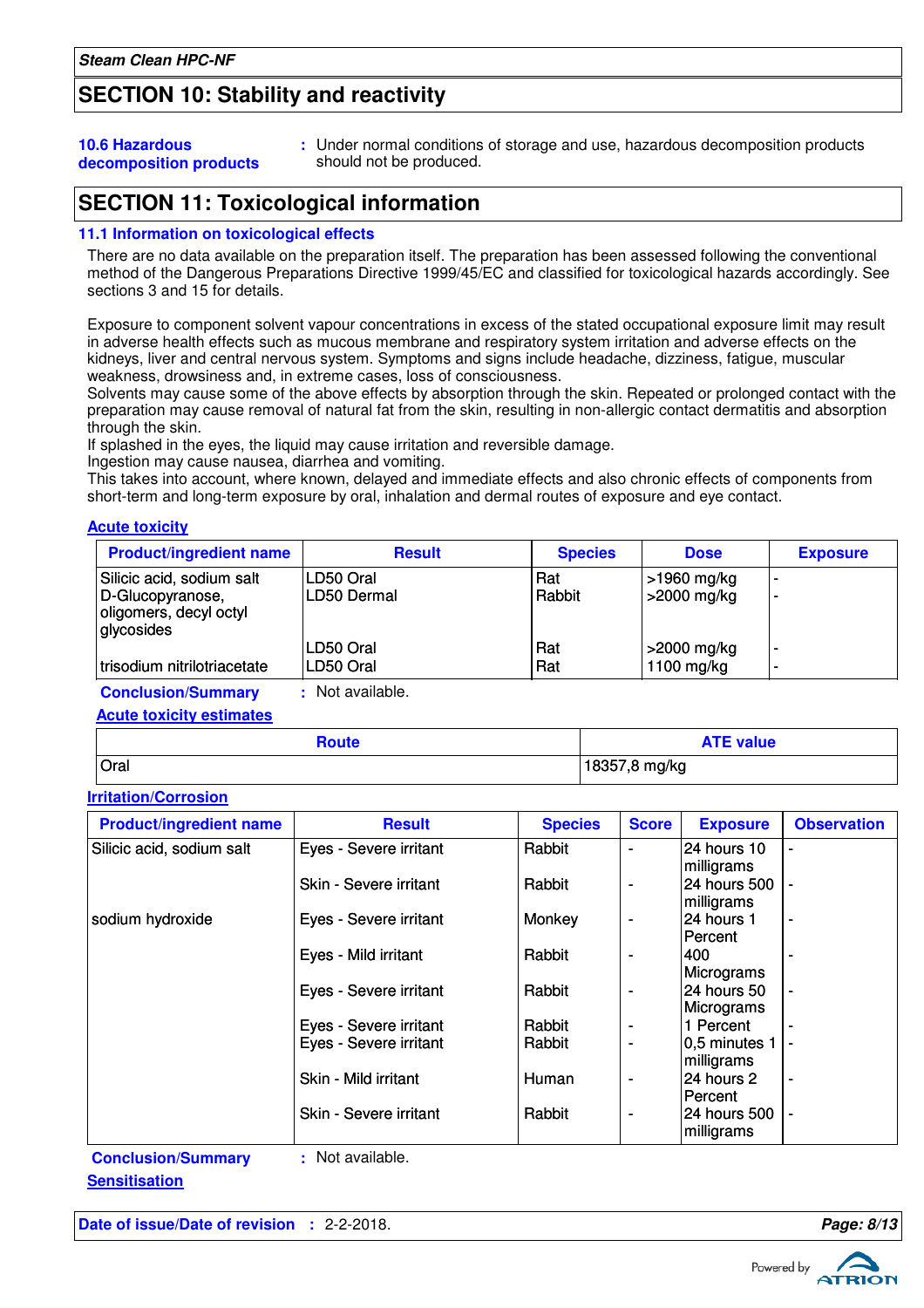## **SECTION 11: Toxicological information**

| <b>Conclusion/Summary</b>                                 | : Not available.     |
|-----------------------------------------------------------|----------------------|
| <b>Mutagenicity</b>                                       |                      |
| <b>Conclusion/Summary</b>                                 | $\pm$ Not available. |
| <b>Carcinogenicity</b>                                    |                      |
| <b>Conclusion/Summary</b>                                 | Not available.       |
| <b>Reproductive toxicity</b>                              |                      |
| <b>Conclusion/Summary</b>                                 | $\pm$ Not available. |
| <b>Teratogenicity</b>                                     |                      |
| <b>Conclusion/Summary</b>                                 | $\pm$ Not available. |
| Specific target organ toxicity (single exposure)          |                      |
| Not available.                                            |                      |
| <b>Specific target organ toxicity (repeated exposure)</b> |                      |
| Not available.                                            |                      |
|                                                           |                      |

**Aspiration hazard**

Not available.

**Other information :**

: Not available.

### **SECTION 12: Ecological information**

#### **12.1 Toxicity**

There are no data available on the preparation itself. Do not allow to enter drains or watercourses.

The preparation has been assessed following the conventional method of the Dangerous Preparations Directive 1999/45/EC and is not classified as dangerous for the environment.

| <b>Product/ingredient name</b>                        | <b>Result</b>                                                                                                             | <b>Species</b>                                                                                  | <b>Exposure</b>                  |
|-------------------------------------------------------|---------------------------------------------------------------------------------------------------------------------------|-------------------------------------------------------------------------------------------------|----------------------------------|
| Silicic acid, sodium salt                             | Acute EC50 0,4 mg/L Fresh water                                                                                           | Crustaceans - Ceriodaphnia<br>dubia - Neonate - < 24 hours                                      | 48 hours                         |
| sodium hydroxide                                      | Acute LC50 494000 ug/L Fresh water<br>Acute EC50 40,38 mg/L Fresh water                                                   | Daphnia - Daphnia magna<br>Crustaceans - Ceriodaphnia<br>dubia - Neonate - < 24 hours           | 48 hours<br>48 hours             |
| D-Glucopyranose, oligomers,<br>decyl octyl glycosides | Acute LC50 125 ppm Fresh water<br>LC50 10000 mg/l                                                                         | Fish - Gambusia affinis - Adult<br>Daphnia                                                      | 96 hours<br>48 hours             |
|                                                       | Acute EC50 20,71 mg/l<br>Acute LC50 151 mg/l<br>Acute LC50 21 mg/l                                                        | Algae<br>Crustaceans<br>Fish                                                                    | 72 hours<br>48 hours<br>96 hours |
| trisodium nitrilotriacetate                           | Acute LC50 185000 ug/L Fresh water<br>Acute LC50 560000 to 1000000 ug/L<br>Fresh water<br>Acute LC50 98000 to 133000 ug/L | Algae - Navicula seminulum<br>Daphnia - Daphnia magna - 1<br>days<br>Fish - Oncorhynchus mykiss | 96 hours<br>48 hours<br>96 hours |
|                                                       | Fresh water<br>Chronic NOEC 100000 ug/L Fresh<br>water                                                                    | Daphnia - Daphnia magna - 1<br>days                                                             | 21 days                          |

**Conclusion/Summary :** Not available.

#### **12.2 Persistence and degradability**

**Conclusion/Summary :** Not available.

| <b>Product/ingredient name</b>                           | <b>Aquatic half-life</b> | <b>Photolysis</b> | Biodegradability |
|----------------------------------------------------------|--------------------------|-------------------|------------------|
| D-Glucopyranose, oligomers,  -<br>decyl octyl glycosides |                          | 100%; 28 day(s)   |                  |

**Date of issue/Date of revision :** 2-2-2018. **Page: 9/13**

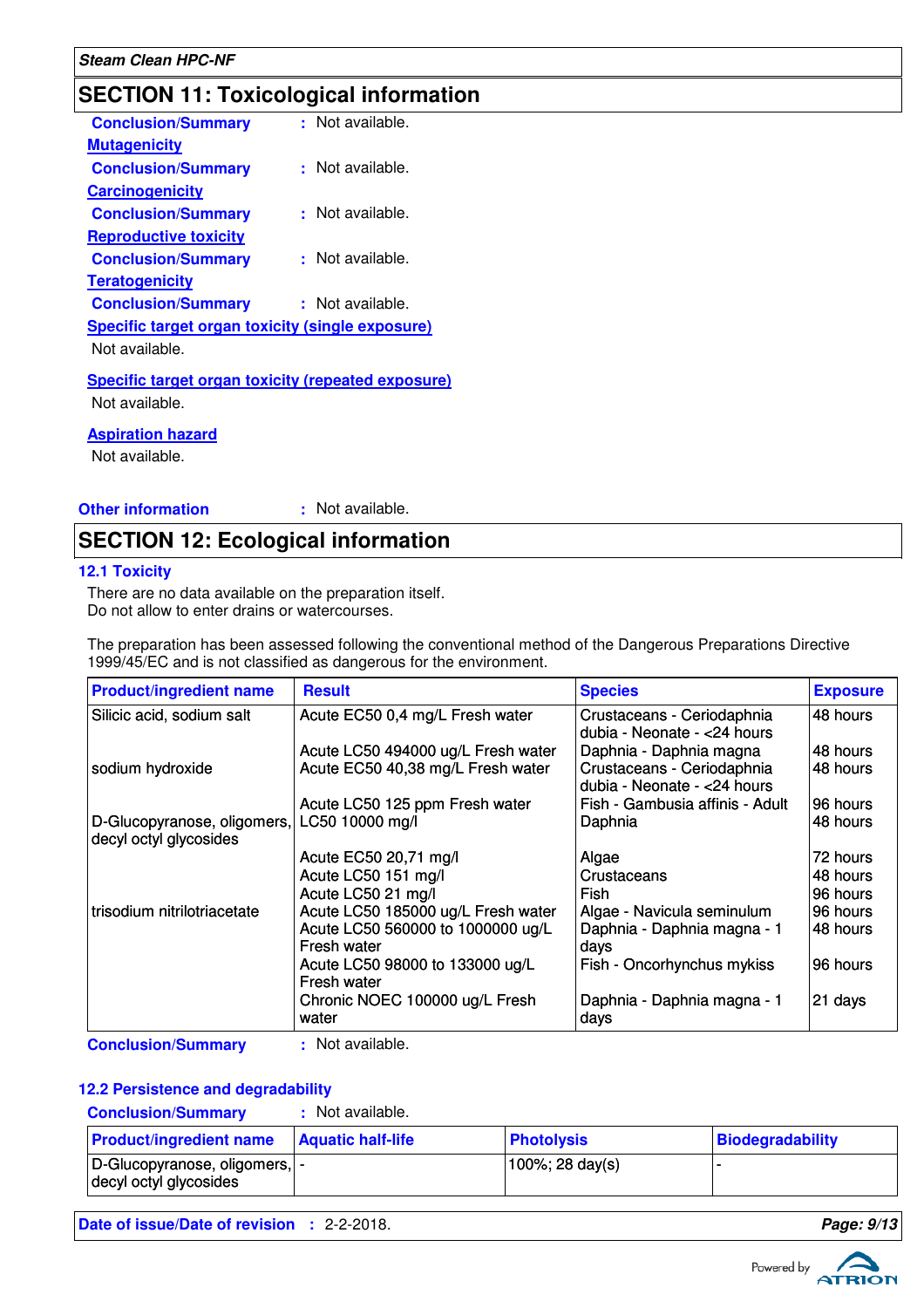### **SECTION 12: Ecological information**

#### **12.3 Bioaccumulative potential**

| <b>Product/ingredient name</b> LogP <sub>ow</sub> | <b>BCF</b> | <b>Potential</b> |
|---------------------------------------------------|------------|------------------|
| Steam Clean HPC-NF                                |            | low              |

| 12.4 Mobility in soil<br><b>Soil/water partition</b><br>coefficient (Koc) | : Not available.  |
|---------------------------------------------------------------------------|-------------------|
| <b>Mobility</b>                                                           | : Not available.  |
| 12.5 Results of PBT and vPvB assessment                                   |                   |
| PBT                                                                       | : Not applicable. |
| <b>vPvB</b>                                                               | : Not applicable. |

**12.6 Other adverse effects** : No known significant effects or critical hazards.

### **SECTION 13: Disposal considerations**

The information in this section contains generic advice and guidance. The list of Identified Uses in Section 1 should be consulted for any available use-specific information provided in the Exposure Scenario(s).

Do not allow to enter drains or watercourses.

Dispose of according to all federal, state and local applicable regulations.

#### **13.1 Waste treatment methods**

| <b>Product</b>             |                                                                                                                                                                                                                                                                                                                                                                                                                                                                                                                                                               |
|----------------------------|---------------------------------------------------------------------------------------------------------------------------------------------------------------------------------------------------------------------------------------------------------------------------------------------------------------------------------------------------------------------------------------------------------------------------------------------------------------------------------------------------------------------------------------------------------------|
| <b>Methods of disposal</b> | : The generation of waste should be avoided or minimised wherever possible.<br>Significant quantities of waste product residues should not be disposed of via the<br>foul sewer but processed in a suitable effluent treatment plant. Dispose of surplus<br>and non-recyclable products via a licensed waste disposal contractor. Disposal of<br>this product, solutions and any by-products should at all times comply with the<br>requirements of environmental protection and waste disposal legislation and any<br>regional local authority requirements. |
| <b>Hazardous waste</b>     | : The classification of the product may meet the criteria for a hazardous waste.                                                                                                                                                                                                                                                                                                                                                                                                                                                                              |
| <b>Packaging</b>           |                                                                                                                                                                                                                                                                                                                                                                                                                                                                                                                                                               |
| <b>Methods of disposal</b> | : The generation of waste should be avoided or minimised wherever possible. Waste<br>packaging should be recycled. Incineration or landfill should only be considered<br>when recycling is not feasible.                                                                                                                                                                                                                                                                                                                                                      |
| <b>Special precautions</b> | : This material and its container must be disposed of in a safe way. Care should be<br>taken when handling emptied containers that have not been cleaned or rinsed out.<br>Empty containers or liners may retain some product residues. Avoid dispersal of<br>spilt material and runoff and contact with soil, waterways, drains and sewers.                                                                                                                                                                                                                  |

### **SECTION 14: Transport information**

|                                           | <b>ADR/RID</b>           | <b>ADN/ADNR</b> | <b>IMDG</b>    | <b>IATA</b>    |
|-------------------------------------------|--------------------------|-----------------|----------------|----------------|
| 14.1 UN number                            | Not regulated.           | Not regulated.  | Not regulated. | Not regulated. |
| 14.2 UN proper<br>shipping name           | $\overline{\phantom{0}}$ |                 |                |                |
| <b>14.3 Transport</b><br>hazard class(es) | $\overline{a}$           |                 |                |                |
|                                           |                          |                 |                |                |

**Date of issue/Date of revision :** 2-2-2018. **Page: 10/13 Page: 10/13** 

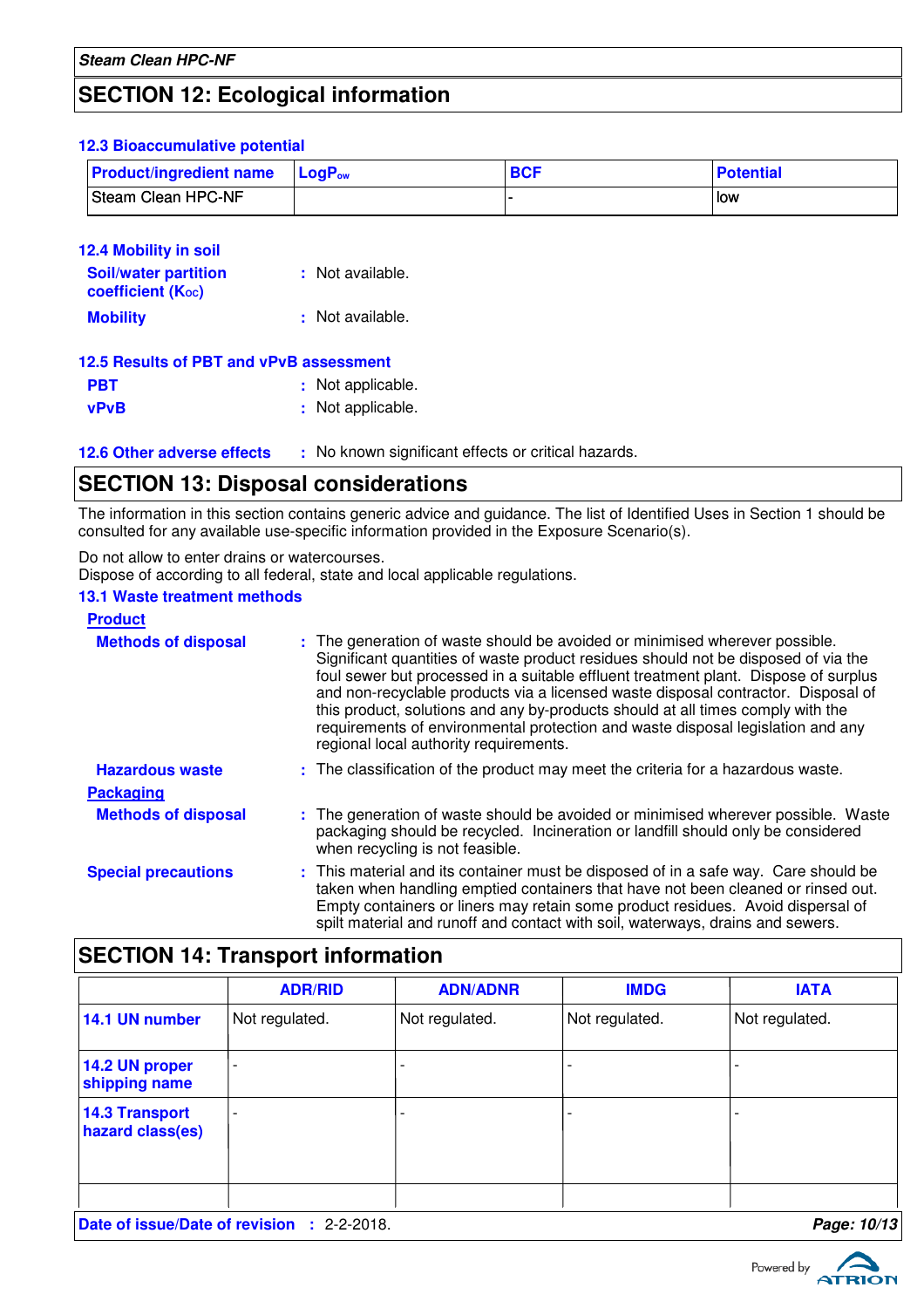| <b>Steam Clean HPC-NF</b>                             |                                                                                                                                                                                                                                              |                                                                                                                                                                                                                                              |                                                                                                                                                                                                                                              |                                                                                                                                                                                                                                              |
|-------------------------------------------------------|----------------------------------------------------------------------------------------------------------------------------------------------------------------------------------------------------------------------------------------------|----------------------------------------------------------------------------------------------------------------------------------------------------------------------------------------------------------------------------------------------|----------------------------------------------------------------------------------------------------------------------------------------------------------------------------------------------------------------------------------------------|----------------------------------------------------------------------------------------------------------------------------------------------------------------------------------------------------------------------------------------------|
|                                                       | <b>SECTION 14: Transport information</b>                                                                                                                                                                                                     |                                                                                                                                                                                                                                              |                                                                                                                                                                                                                                              |                                                                                                                                                                                                                                              |
| 14.4 Packing<br>group                                 |                                                                                                                                                                                                                                              |                                                                                                                                                                                                                                              |                                                                                                                                                                                                                                              |                                                                                                                                                                                                                                              |
| 14.5<br><b>Environmental</b><br>hazards               | No.                                                                                                                                                                                                                                          | No.                                                                                                                                                                                                                                          | No.                                                                                                                                                                                                                                          | No.                                                                                                                                                                                                                                          |
| <b>14.6 Special</b><br>precautions for<br><b>user</b> | <b>Transport within</b><br>user's premises:<br>always transport in<br>closed containers that<br>are upright and<br>secure. Ensure that<br>persons transporting<br>the product know what<br>to do in the event of an<br>accident or spillage. | <b>Transport within</b><br>user's premises:<br>always transport in<br>closed containers that<br>are upright and<br>secure. Ensure that<br>persons transporting<br>the product know what<br>to do in the event of an<br>accident or spillage. | <b>Transport within</b><br>user's premises:<br>always transport in<br>closed containers that<br>are upright and<br>secure. Ensure that<br>persons transporting<br>the product know what<br>to do in the event of an<br>accident or spillage. | <b>Transport within</b><br>user's premises:<br>always transport in<br>closed containers that<br>are upright and<br>secure. Ensure that<br>persons transporting<br>the product know what<br>to do in the event of an<br>accident or spillage. |
| <b>Additional</b><br><i>information</i>               |                                                                                                                                                                                                                                              |                                                                                                                                                                                                                                              |                                                                                                                                                                                                                                              |                                                                                                                                                                                                                                              |

#### **14.7 Transport in bulk according to Annex II of MARPOL 73/78 and the IBC Code**

### **SECTION 15: Regulatory information**

**15.1 Safety, health and environmental regulations/legislation specific for the substance or mixture**

**EU Regulation (EC) No. 1907/2006 (REACH)**

### **Annex XIV - List of substances subject to authorisation**

**:** Not available.

**Substances of very high concern**

None of the components are listed.

| <b>Annex XVII - Restrictions</b><br>on the manufacture,<br>placing on the market and<br>use of certain dangerous<br>substances, mixtures and<br><b>articles</b> |    | : Not applicable. |
|-----------------------------------------------------------------------------------------------------------------------------------------------------------------|----|-------------------|
| <b>Other EU regulations</b>                                                                                                                                     |    |                   |
| <b>VOC for Ready-for-Use</b><br><b>Mixture</b>                                                                                                                  | t. | Not applicable.   |
| <b>Europe inventory</b>                                                                                                                                         | ŧ. | Not determined.   |
| <b>Black List Chemicals</b>                                                                                                                                     |    | : Not listed      |
| <b>Priority List Chemicals</b>                                                                                                                                  |    | : Not listed      |
| <b>Integrated pollution</b><br>prevention and control<br>list (IPPC) - Air                                                                                      |    | : Not listed      |
| <b>Integrated pollution</b><br>prevention and control<br>list (IPPC) - Water                                                                                    |    | : Not listed      |
| the contract of the contract of the                                                                                                                             |    |                   |

| <b>Product/ingredient name Carcinogenic</b> | effects       | Mutagenic effects Developmental | effects | <b>Fertility effects</b> |
|---------------------------------------------|---------------|---------------------------------|---------|--------------------------|
| trisodium nitrilotriacetate                 | Carc. 2, H351 |                                 |         |                          |

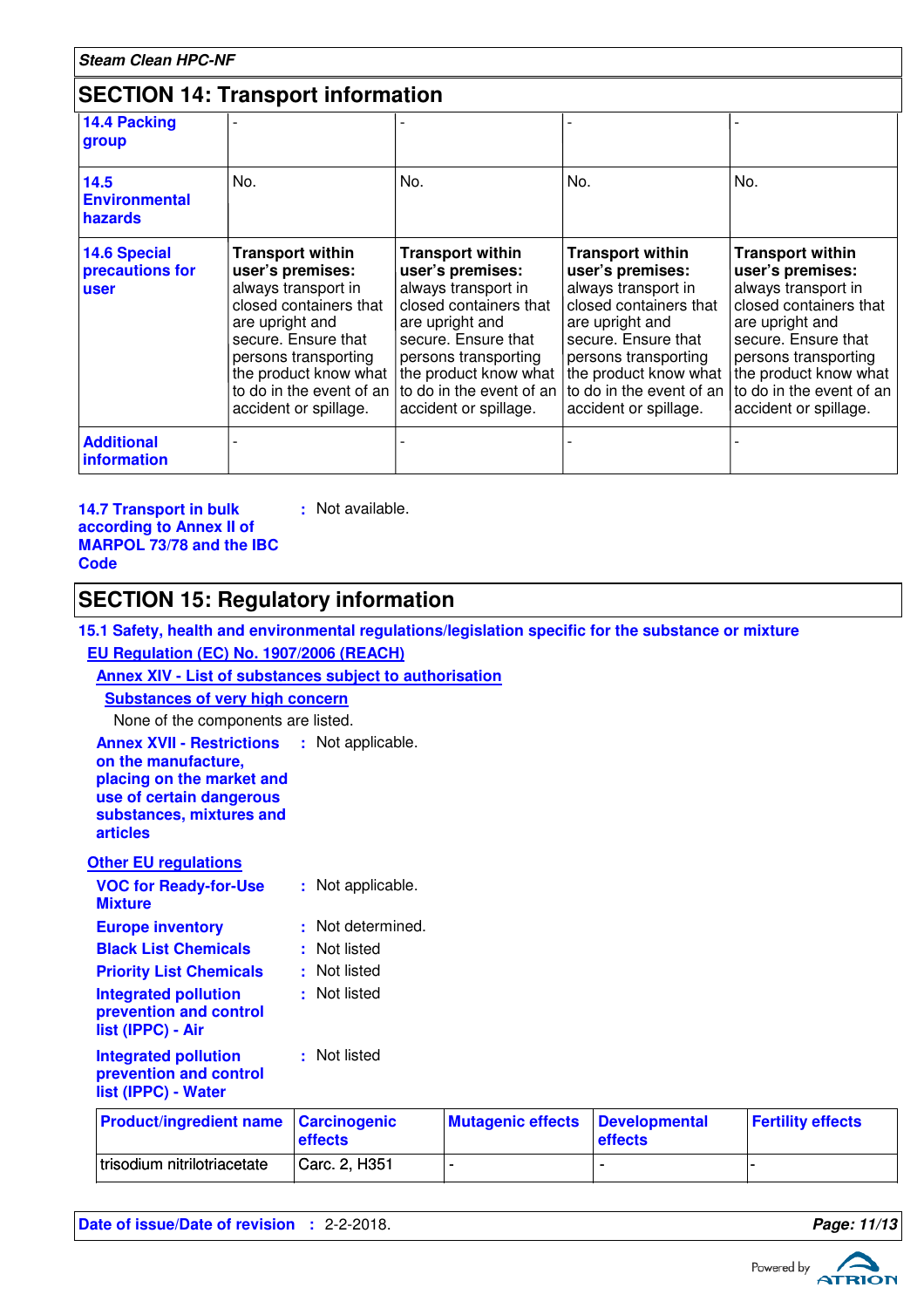### **SECTION 15: Regulatory information**

| <b>Industrial use</b>                                                              | : The information contained in this safety data sheet does not constitute the user's<br>own assessment of workplace risks, as required by other health and safety<br>legislation. The provisions of the national health and safety at work regulations apply<br>to the use of this product at work. |
|------------------------------------------------------------------------------------|-----------------------------------------------------------------------------------------------------------------------------------------------------------------------------------------------------------------------------------------------------------------------------------------------------|
| <b>International regulations</b>                                                   |                                                                                                                                                                                                                                                                                                     |
| <b>Chemical Weapons</b><br><b>Convention List Schedule I</b><br><b>Chemicals</b>   | : Not listed                                                                                                                                                                                                                                                                                        |
| <b>Chemical Weapons</b><br><b>Convention List Schedule II</b><br><b>Chemicals</b>  | : Not listed                                                                                                                                                                                                                                                                                        |
| <b>Chemical Weapons</b><br><b>Convention List Schedule III</b><br><b>Chemicals</b> | : Not listed                                                                                                                                                                                                                                                                                        |
| <b>15.2 Chemical Safety</b>                                                        | : Not yet complete.                                                                                                                                                                                                                                                                                 |

**Assessment**

### **SECTION 16: Other information**

**CEPE code :** 1  $\nabla$  Indicates information that has changed from previously issued version. **Abbreviations and acronyms :** ATE = Acute Toxicity Estimate CLP = Classification, Labelling and Packaging Regulation [Regulation (EC) No. 1272/2008] DNEL = Derived No Effect Level EUH statement = CLP-specific Hazard statement PNEC = Predicted No Effect Concentration

RRN = REACH Registration Number

#### **Procedure used to derive the classification according to Regulation (EC) No. 1272/2008 [CLP/GHS]**

| <b>Classification</b> | <b>Justification</b>   |
|-----------------------|------------------------|
| Skin Corr. 1A, H314   | IOn basis of test data |
| Eye Dam. 1, H318      | On basis of test data  |

| <b>Full text of abbreviated H</b><br><b>statements</b> | May be corrosive to metals.<br>$:$ H290<br>Harmful if swallowed.<br>H302<br>H314<br>Causes skin irritation.<br>H315<br>H318<br>Causes serious eye damage.<br>H319<br>Causes serious eye irritation.<br>H351<br>Suspected of causing cancer.<br>Very toxic to aquatic life.<br>H400 | Causes severe skin burns and eye damage.                                                                                                                                                                                                                                                                                                                              |
|--------------------------------------------------------|------------------------------------------------------------------------------------------------------------------------------------------------------------------------------------------------------------------------------------------------------------------------------------|-----------------------------------------------------------------------------------------------------------------------------------------------------------------------------------------------------------------------------------------------------------------------------------------------------------------------------------------------------------------------|
| <b>Full text of classifications</b><br>[CLP/GHS]       | : Acute Tox. 4, H302<br>Aquatic Acute 1, H400<br>Carc. 2, H351<br>Eye Dam. 1, H318<br>Eye Irrit. 2, H319<br>Met. Corr. 1, H290<br>Skin Corr. 1A, H314<br>Skin Irrit. 2, H315                                                                                                       | <b>ACUTE TOXICITY: ORAL - Category 4</b><br><b>AQUATIC TOXICITY (ACUTE) - Category 1</b><br><b>CARCINOGENICITY - Category 2</b><br>SERIOUS EYE DAMAGE/ EYE IRRITATION - Category 1<br>SERIOUS EYE DAMAGE/ EYE IRRITATION - Category 2<br><b>CORROSIVE TO METALS - Category 1</b><br>SKIN CORROSION/IRRITATION - Category 1A<br>SKIN CORROSION/IRRITATION - Category 2 |